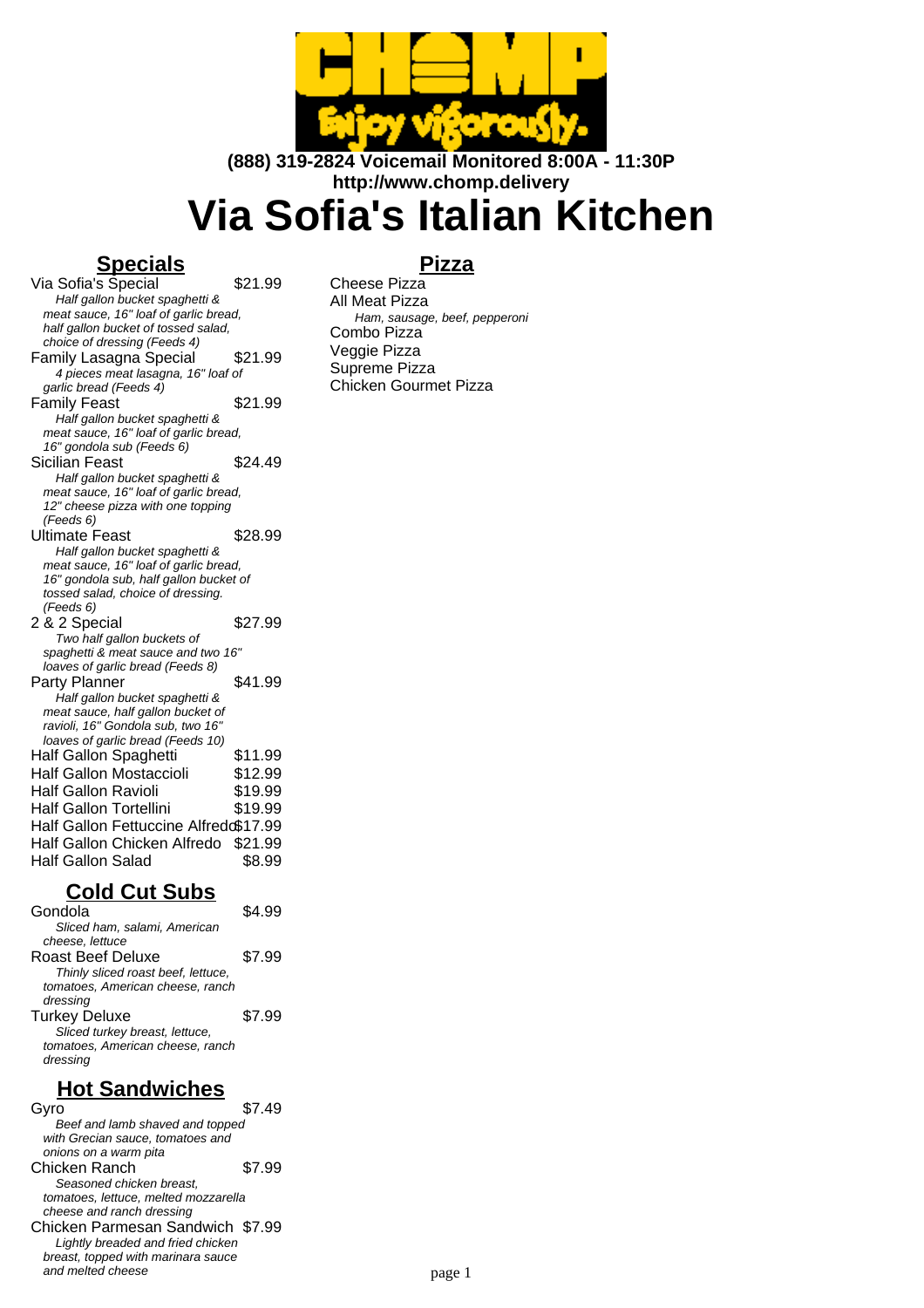Roast Beef Au Jus \$7.99 Thinly sliced roast beef with melted mozzarella cheese, served with Au Jus on the side Philly Steak & Cheese \$7.99 Thinly sliced sirloin topped with grilled onions and mushrooms, melted mozzarella cheese

#### **8" Open Faced Sandwiches**

| Pepperoni Sandwich                  | \$5.99 |
|-------------------------------------|--------|
| Meat sauce, pepperoni slices,       |        |
| hlanketed with mozzarella sauce     |        |
| Pizza Burger                        | \$7.49 |
| Beef, mushrooms, onions, green      |        |
| peppers, meat sauce blanketed with  |        |
| mozzarella cheese                   |        |
| Italian Meatball                    | \$7.49 |
| Zesty homemade meatballs, meat      |        |
| sauce, blanketed with mozzarella    |        |
| sauce                               |        |
| Italian Beef                        | \$7.49 |
| Thinly sliced roast beef, smothered |        |
| with meat sauce, blanketed with     |        |
| mozzarella cheese                   |        |
| Italian Sausage                     | \$6.99 |
| 1/2lb of Italian sausage, meat      |        |
| sauce, blanketed with mozzarella    |        |
| cheese                              |        |
|                                     |        |

# **Appetizers**

| Sampler                             | \$10.99 |
|-------------------------------------|---------|
| Onion rings, fried mozzarella       |         |
| sticks, fried cheese ravioli, fried |         |
| mushrooms                           |         |
| <b>Fried Cheese Ravioli</b>         | \$7.99  |
| <b>Fried Zucchini</b>               | \$7.49  |
| <b>Fried Mushrooms</b>              | \$7.99  |
| <b>Chicken Tenders</b>              | \$7.99  |
| <b>Onion Rings</b>                  | \$7.99  |
| <b>Fried Mozzarella Sticks</b>      | \$7.99  |
| <b>French Fries</b>                 | \$3.49  |
|                                     |         |

# **Lunch Specials**

| Available Mon-Sat. 11AM-2PM          |        |
|--------------------------------------|--------|
| #1 Gondola 8"                        | \$6.99 |
| Ham, salami, cheese, and lettuce.    |        |
| Served with chips and a soft drink.  |        |
| #2 Pizza Sandwich                    | \$6.99 |
| House made meat sauce                |        |
| blanketed with mozzarella cheese.    |        |
| Served with Chips and a soft drink.  |        |
| #3 Pepperoni Sandwich                | \$7.79 |
| Meat sauce and pepperoni,            |        |
| blanketed with mozzarella Cheese.    |        |
| Served with chips and a soft drink.  |        |
| #4 Ham and Cheese 8"                 | \$7.79 |
| Layers of sliced ham, blanketed      |        |
| with american cheese Served with     |        |
| chips and a soft drink.              |        |
| #5 Gyro                              | \$7.99 |
| Beef and Lamb cooked on a            |        |
| skewer grill, served with tomatoes,  |        |
| onions, and Grecian sauce and        |        |
| served on a warm pita bread. Served  |        |
| with chips and a soft drink.         |        |
| #6 Spaghetti                         | \$6.99 |
| A bed of pasta covered in Via's      |        |
| homemade sauce. Served with garlic   |        |
| bread and a soft drink.              |        |
| #7 Mostaccioli                       | \$7.49 |
| Firm, tubular pasta, topped with     |        |
| Via's homemade meat sauce. Served    |        |
| with garlic bread and a soft drink.  |        |
| #8 Stuffed Ravioli                   | \$7.99 |
| Ravioli stuffed with lean beef or    |        |
| cheese. Served with garlic bread and |        |
| a soft drink.                        |        |
| #9 Baked Lasagna                     | \$7.99 |
| Layers of pasta, parmesan, and       |        |
| mozzarella, topped with Via's        |        |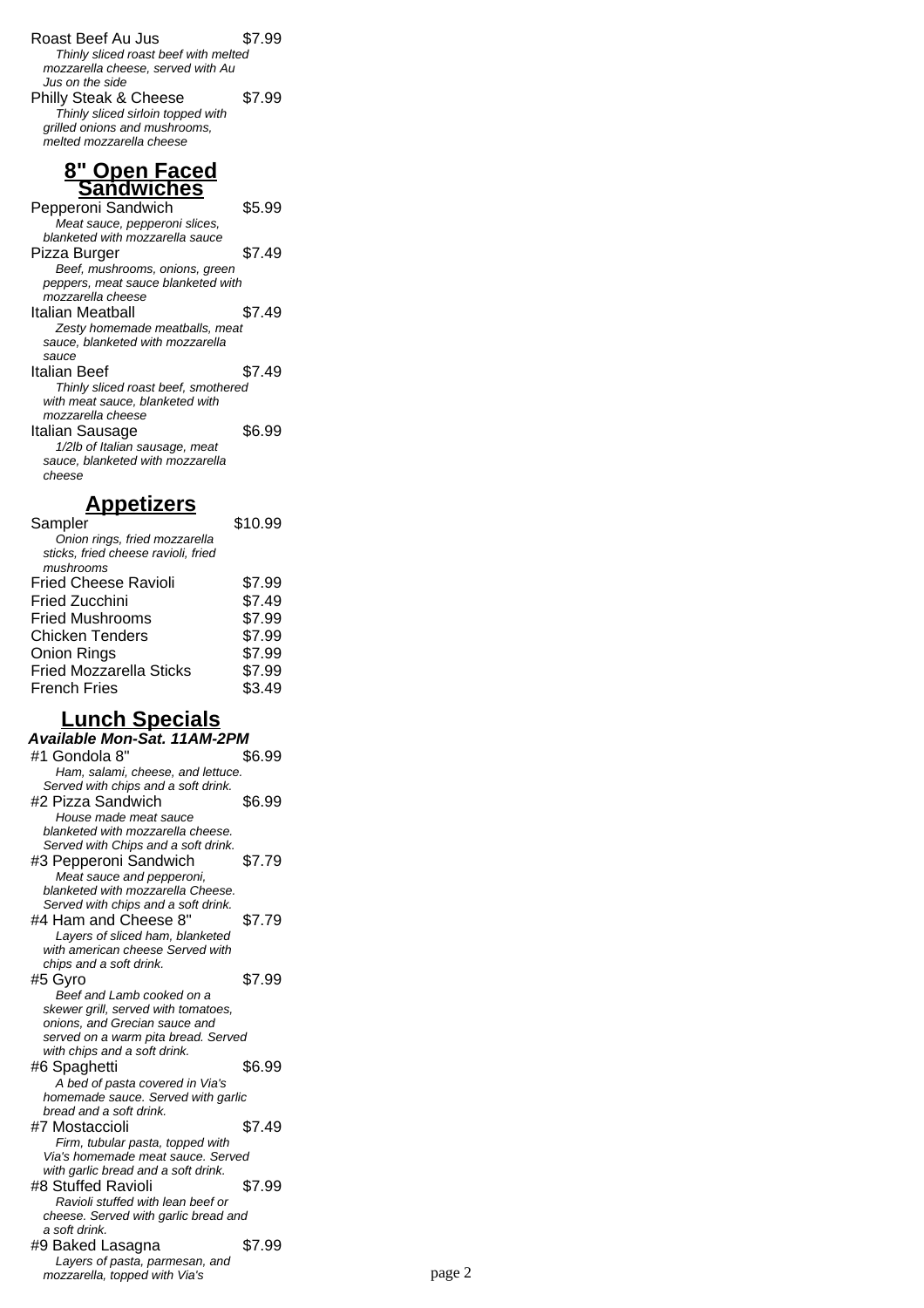homemade sauce. Served with garlic bread and a soft drink.

#10 Fettuccine Alfredo \$7.99 A bed of fettuccine noodles, topped with Via's homemade white cheese sauce. Served with garlic bread and a soft drink. (Add Chicken for an additional \$2.99) #11 Soup, Salad, and 1/2 Loaf \$8.99

Garlic Bread A bowl of soup, a house salad and

half a loaf of our homemade garlic bread. Drink Not Included.

#### **Salads and Sides**

House Salad \$3.99 Fresh, crispy lettuce mixed with carrots and red cabbage, choice of dressing Caesar Salad \$5.99 Black olives, mozzarella cheese, croutons, Caesar dressing Chef's Salad \$8.99 Ham, salami, mozzarella cheese, hard-boiled egg, choice of dressing Chicken Salad \$9.99 Seasoned chicken breast, black olives, tomatoes, mozzarella cheese, croutons, choice of dressing

#### **Perfect Pastas**

Spaghetti A bed of pasta covered in Via's homemade sauce Mostaccoili Firm, tubular, hollow pasta Stuffed Ravioli Ravioli stuffed with lean beef or cheese Tortellini Tortellini stuffed with lean beef or cheese Fettuccine Alfredo A bed of fettuccine noodles topped with Via's homemade white cheese sauce Chicken Alfredo \$10.99 Fettuccine noodles with seasoned chicken, topped with homemade white cheese sauce Baked Manicotti Manicotti pasta stuffed with a blend of cheeses and topped with homemade sauce Baked Lasagna Layers of pasta and cheese topped with homemade meat sauce

## **Via's Perfect Pasta Dinners**

**Includes house salad & half a loaf of garlic bread** Spaghetti Dinner \$9.49 A bed of long, thin pasta covered in Sofia's homemade meat sauce Mostaccoili Dinner \$9.99 Pene-like pasta covered in Sofia's homemade meat sauce Fettuccine Alfredo Dinner \$10.99 A bed of fettuccine noodles topped with Via's homemade white cheese sauce Tortellini Dinner \$11.49 Ring shaped pasta stuffed with cheese or beef & choice of sauce. Chicken Alfredo Dinner \$13.99 Fettuccine noodles with seasoned chicken, topped with homemade white cheese sauce Stuffed Ravioli Dinner \$11.49 Square shaped pasta stuffed with cheese or beef & choice of sauce Chicken Parmesan Dinner \$13.99